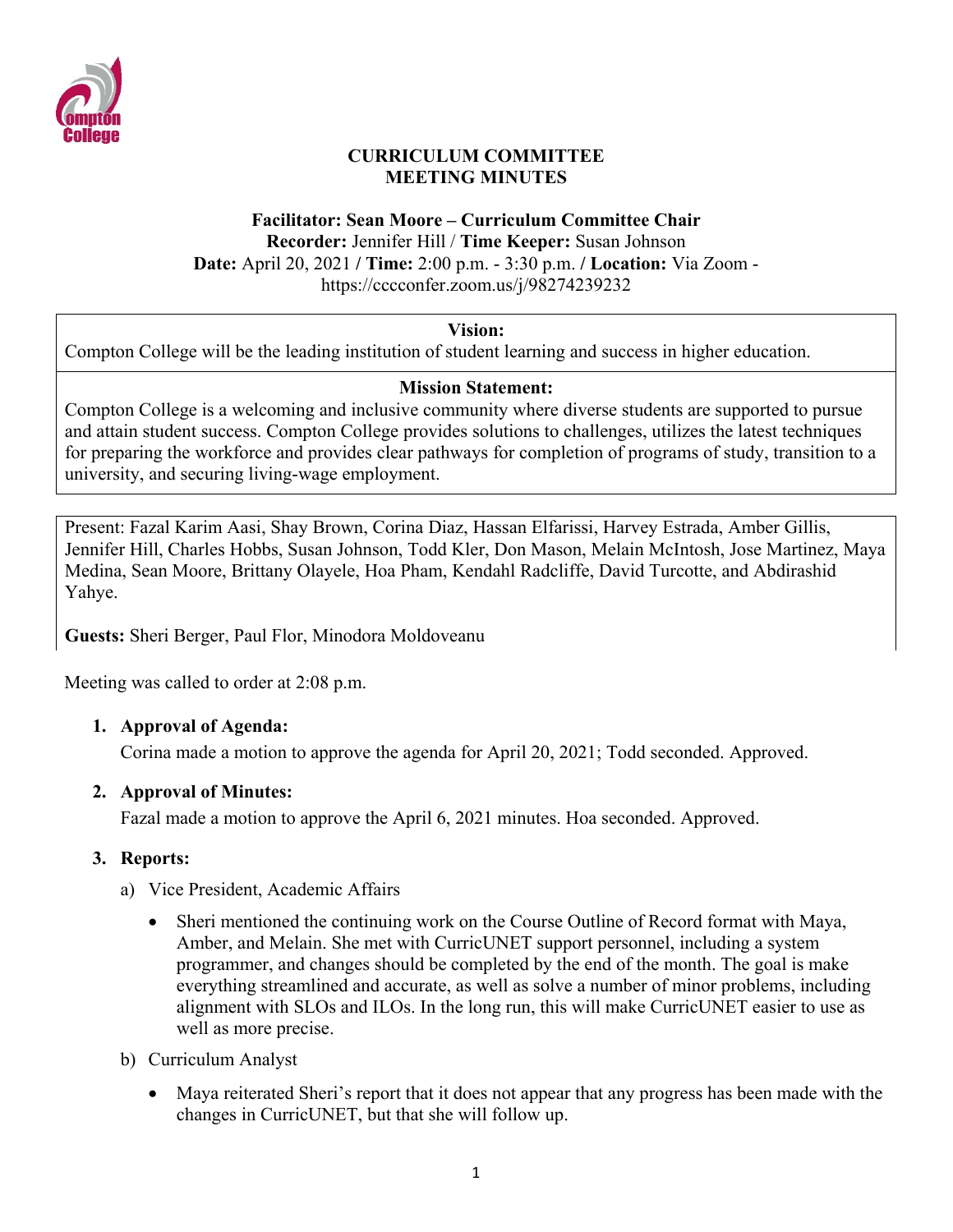- c) Articulation Officer
	- Melain had no report, but provided some follow up on the adoption of OER materials in the Course Outline of Record from the ASCCC website here. (See attached.) Essentially, as long as the textbooks meet currency requirements, there is no need to update the COR.

## ci) DEFC

- DE Addendums must be launched by May  $7<sup>th</sup>$  so they can be placed on the agenda and as many courses as possible can be approved by the committee at their May  $10<sup>th</sup>$  meeting.
- Faculty must complete the three Canvas courses and competency demos by May 25<sup>th</sup> to teach online in the summer, and by June 11th to be eligible to teach in the fall. Susan strongly encourages faculty to sign up early in the event of required changes. Extensive information is available on the DE website to explain each step.
- Note that last September DEAC voted to require only a single course demo. Faculty no longer have to perform a demonstration for each online course they teach.

### cii) SLOC

- Amber announced that Lynda Wilkerson is the new SLO for the BIS Division.
- The SLO team is beginning training in eLumen ahead of the eLumen Launch Week Trainings on 5/10-5/13.
- **4. Consent Agenda Items**: Brittany made a motion to approve. Todd seconded. Approved
	- a) *Course Inactivation*: CHEM 120 Survey of General and Organic Chemistry; ESL 02A Grammar and Conversation Level I; ESL 02B - Grammar and Conversation Level II; ESL 02C - Conversation and Grammar Level III; ESL 02D - Conversation and Grammar Level IV; MATH40 - Elementary Algebra; NURS 254 - Advanced Nursing Process I; and NURS 255 - Advanced Nursing Process II - Clinical Preceptorship.
	- b) *2-Year CTE Course Review*: WELD 105 Basic Welding for Allied Fields; WELD 111 Introduction to Shielded Metal Arc Welding (SMAW); WELD 113 - Intermediate Shielded MetalArc Welding (SMAW); WELD 142 - Intermediate Gas Tungsten Arc Welding (GTAW); and WELD 144 - Advanced Gas Tungsten Arc Welding (GTAW) Skills Lab.
	- c) *6-Year Course Review*: FILM 124 Production Planning; and MATH 8C Intermediate Algebra Corequisite.
	- d) *6-Year Course Review Add Prerequisite*: MATH 120 Nature of Mathematics.

### **5. Reinstated Items:** Hassan made a motion to approve. Rashid seconded. Approved.

a) *6-Year Course Review Removal of Prerequisite*: MICR 133 - General Microbiology.

### **6. Action Items:**

a) *Programs Credit – Second Read:* Biomanufacturing - A.S. Degree; Biomanufacturing Technician - Certificate of Achievement; and Biotechnology Laboratory Assistant - Certificate of Achievement. Sean noted that PDFs were provided at the last meeting. Hoa made a motion to approve. Brittany seconded. Approved.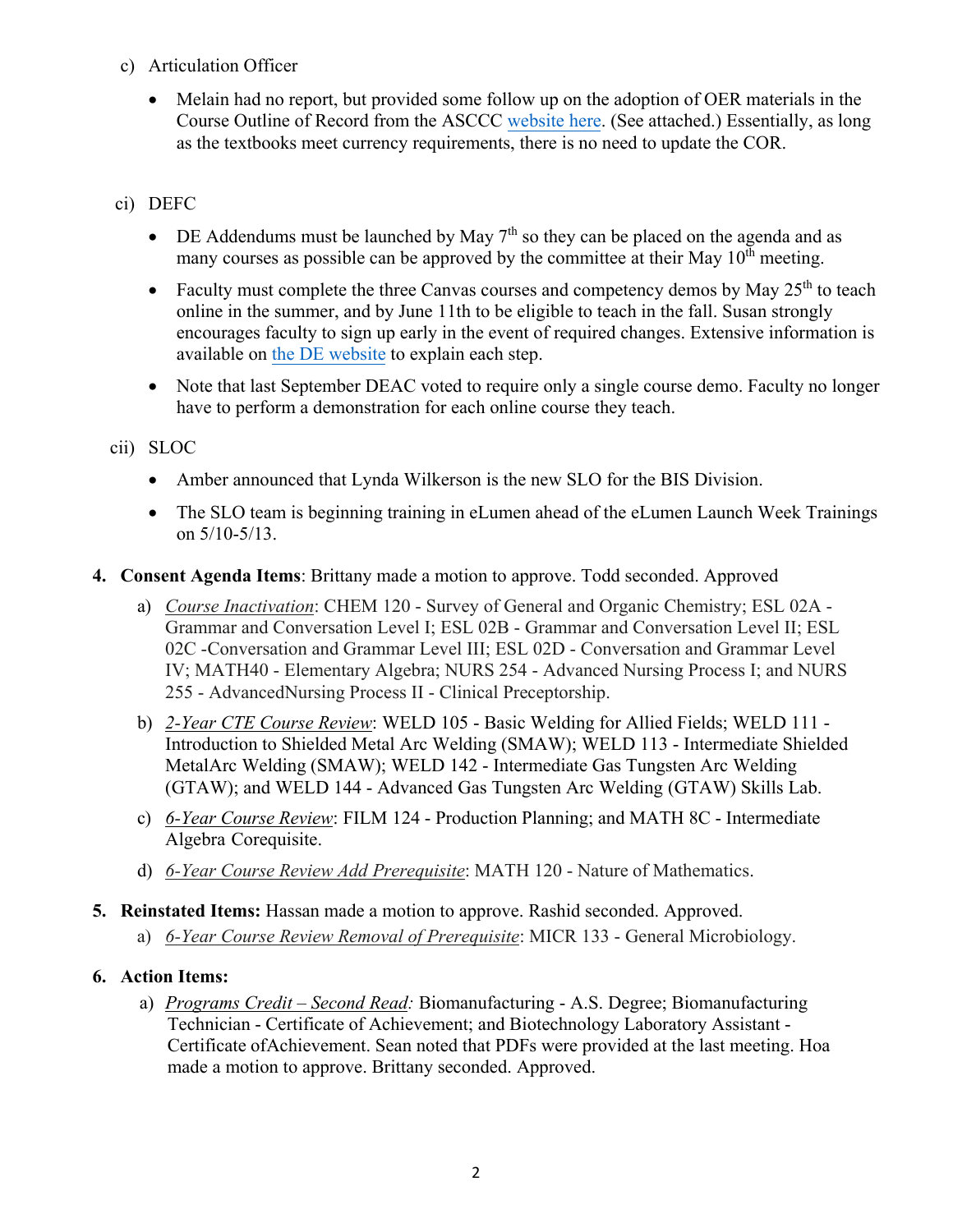- b) Brittany made a motion to open discussion. Todd seconded. *New Courses Noncredit – First Read:* ESL 23 - Pronunciation and Conversation - Level 1; ESL 24; Pronunciation and Conversation- Level 2; and ESL 25 - Pronunciation and Speaking- Level 3. Brittany explained the content and importance of the courses at length. Hoa moved to close. Shay seconded. Approved.
- *c)* Motion to open items B and C: Rashid; Shay seconded. *First Read*: College-Level Examination Program document.
	- Sheri described the material in detail and is asking if the committee would support publishing this in the course catalog. (See attached.)
- *d) First Read*: International Baccalaureate document *(Please see attached).*
	- Sheri referred to the attached document and this website at the American Council of Education. She aligned our GE area with the areas at the CSU and UC schools.
	- Todd moved to close items C and D. Hoa seconded.

### **7. Information Items:**

- a) Curriculum, Distance Education, and Student Learning Outcome Open Labs are available for Professional Development from 3:30 p.m. – 4:30 p.m. on 4-20-21, 5-4-21, 5-18-21 and 6-1-21.
- b) The Program Review Meeting is taking place on April 27, 2021 at 2:00 p.m. and the possibility of aligning and/or integrating departmental program reviews with curriculum program reviews will be discussed. Sean would like to provide more information about curriculum programs in these documents as well as more review for specific degrees and certificates. There was extensive discussion and clarification on this item.
- c) The CCC Roster has been updated to reflect Professor Shay Brown, HPS GDP lead counselor, as one of our HPS CCC faculty representatives. Sean welcomed here officially to the committee.
- d) Revisions to the CCC Handbook will begin this month, which will enable Professor Mohammad A Khatibloo to serve on our CCC team as an adjunct faculty representative. Hoa, Harvey, Todd, and Amber volunteered to assist revising the CCC Handbook to reflect this new adjunct position document in the Outlook invite. Sean sent out a Doodle poll about meetings
- **8. Discussion Items:** None
- **9. Public Comment:** None

Corina made a motion to adjourn at 3:16. Todd seconded. Approved.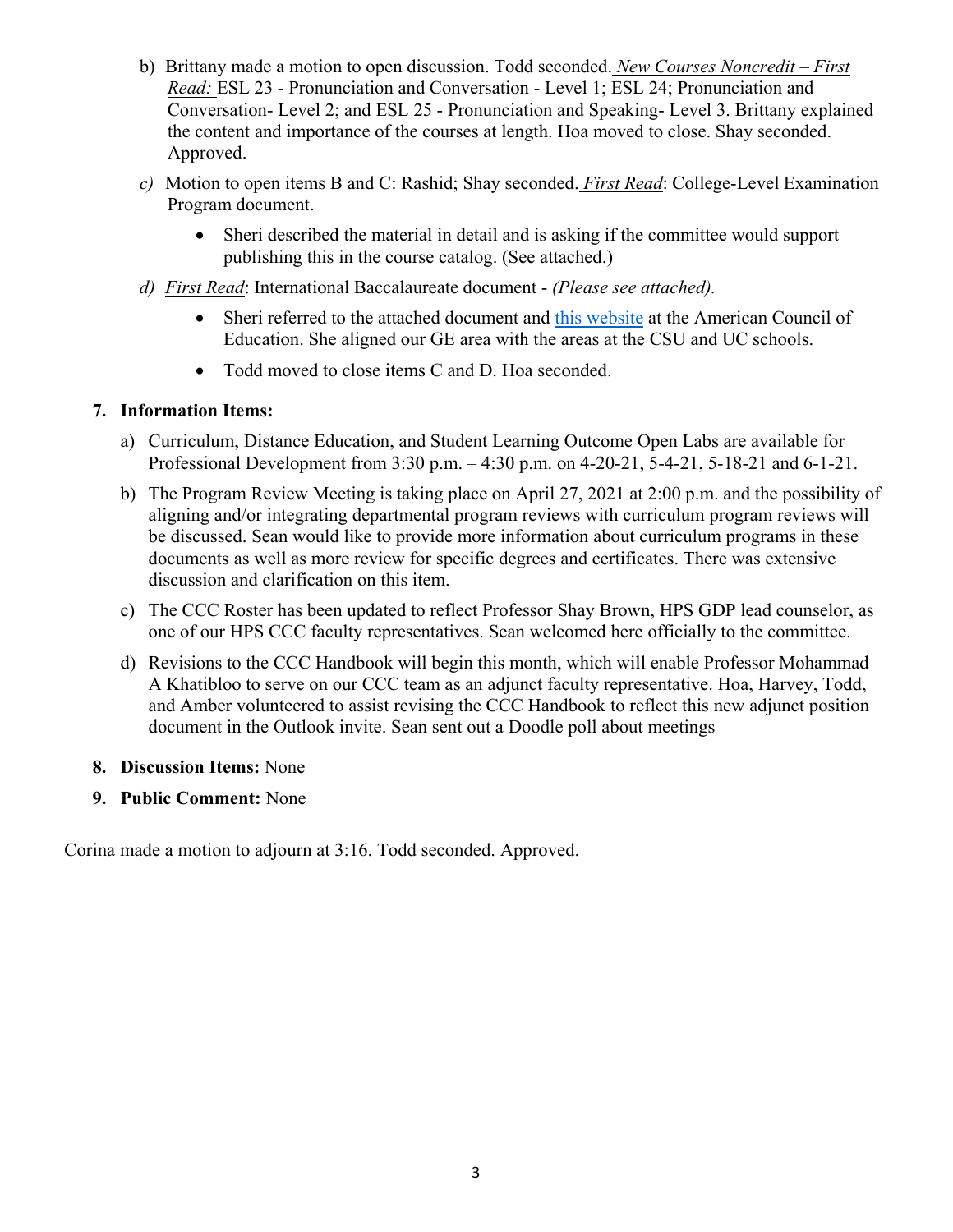# About Open Educational Resources (OER)

### What is OER?

Open Educational Resources (OER) are high-quality teaching, learning, and research resources that reside in the public domain or have been released under an intellectual property license, such as a Creative Commons license, that permits their free use and repurposing by others, and may include other resources that are legally available and free of cost to students. "Open Educational Resources" include, but are not limited to, full courses, course materials, modules, textbooks, faculty-created content, streaming videos, tests, software, and any other tools, materials, or techniques used to support access to knowledge (AB-798, section 67423, adapted from the Hewlett Foundation definition, **[https://www.hewlett.org/strategy/open-educational](https://www.hewlett.org/strategy/open-educational-resources/)[resources/](https://www.hewlett.org/strategy/open-educational-resources/)**) [Source: [California Virtual Campus\]](https://cvc.edu/open-educational-resources/)

#### OER Resources

- **Compton College OER Contact:** [Katherine Marsh](mailto:kmarsh@compton.edu) and [Kent Schwitkis](mailto:kschwitkis@compton.edu)
- [ASCCC Open Educational Resources Initiative \(OERI\)](https://asccc-oeri.org/)
- [California Virtual Campus OER Tools & Resources](https://cvc.edu/open-educational-resources/oer-tools-resources/)
- [Articulation, Curriculum, and Open Educational Resources](https://asccc-oeri.org/articulation-curriculum-and-open-educational-resources/)

### OER & Articulation

#### Textbook

• **Definition:** For articulation purposes, the term "textbook" refers to the primary required reading materials students must master in order to complete a course. It does not matter whether such a text is obtained from the college bookstore or via the Internet [\(ASCCC OERI\)](https://asccc-oeri.org/articulation-curriculum-and-open-educational-resources/).

#### • **Requirements**

o Textbooks must be dated within seven years of the course submission date or clearly identified in the outline as a "classic text" in the course outline.

#### **Facts**

- Use of OER **does not** jeopardize course articulations with the University of California or California State University.
- $\checkmark$  ASCCC Spring 2019 [Resolution 09.03](https://www.asccc.org/resolutions/documenting-open-educational-resources-options-course-outline-record)
- o Open Educational Resources (OER), or online/digital texts, are acceptable if they are stable and publicly available as published textbooks, not a list of web links.
- o Source: [University of California](https://www.ucop.edu/transfer-articulation/transferable-course-agreements/tca-policy/textbook-requirements.html)

#### • **OER & the Course Outline of Record**

- o **Unacceptable OER Texts**
	- **Faculty course/lecture notes on a website**
	- **Collections of URLs and webpages. Examples: [Research Methods](https://www.simplypsychology.org/research-methods.html) or [Ethics in Psychology](https://www.apa.org/topics/ethics)**

#### o **Citing Appropriate OER**

*Author (last name first). Title. Edition or Version (if beyond 1st). Publisher, Publication year or Revision date. ISBN, URL. License.*

#### **Example:**

*Dillon, Dave. Blueprint for Success in College and Career. Version 1.3. Rebus Community, 2018. ISBN 9781989014042, press.rebus.community/blueprint2/. Licensed under CC BY 4.0.*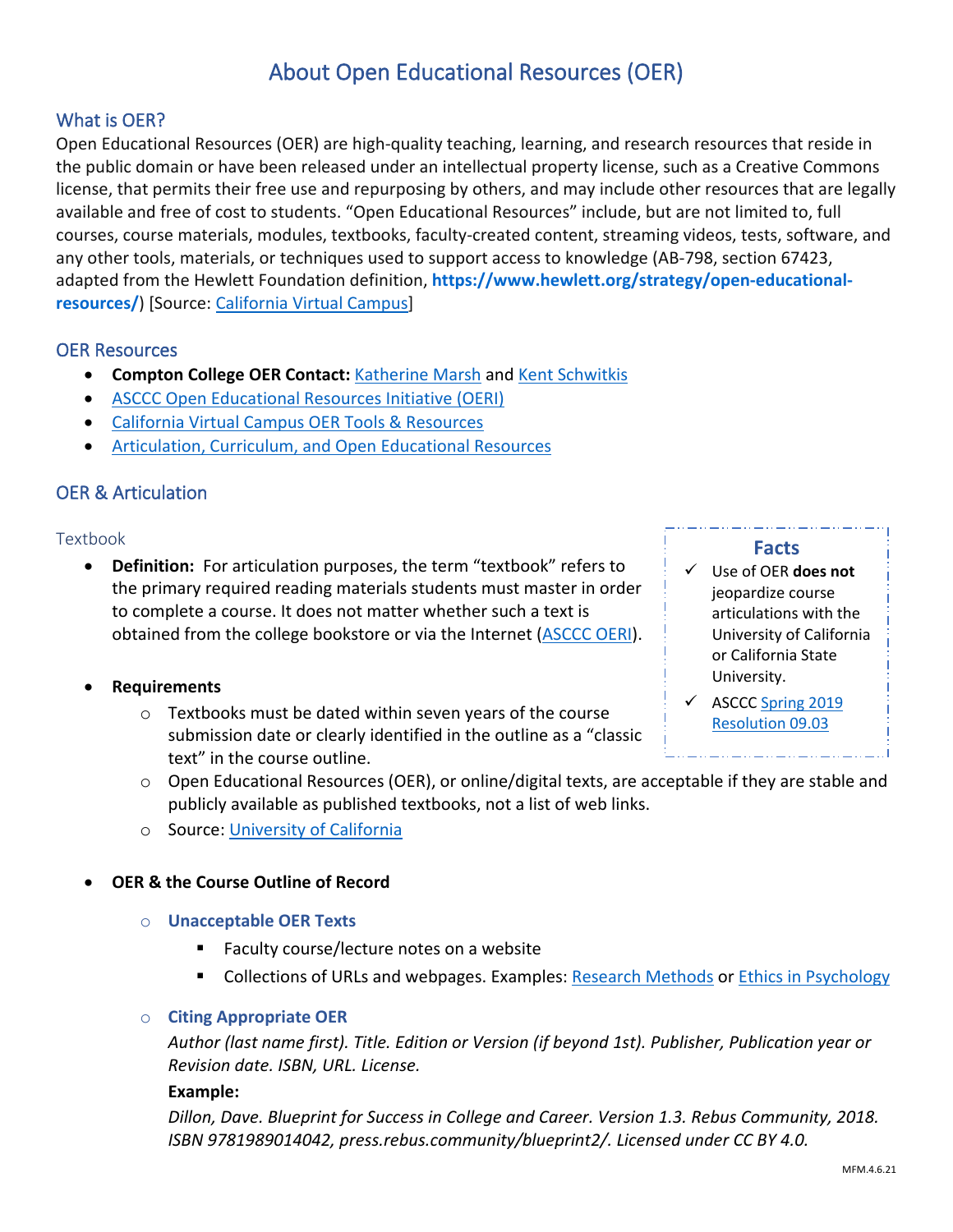#### College-Level Examination Program (CLEP)

The College Board's College-Level Examination Program (CLEP) is a rigorous program allows students from a wide range of ages and backgrounds to demonstrate their mastery of introductory college-level material and earn college credit.

As part of Credit for Prior Learning (BP/AR 4235), the CLEP Exams may be used as a means for obtaining credit. To that end, CLEP Exams may earn credit toward meeting General Education requirements. Students must receive a minimum score as noted in the chart below.

Students who take an Advanced Placement (AP) exam, an International Baccalaureate (IB) exam, or College-Level Examination (CLEP) exam in the same topic area will receive credit for only one exam. (For example, if a student takes both the AP exam in Biology and the CLEP Biology exam, they will only receive credit for one exam because the topics are duplicative). The College will award credit for the exam that most benefits the student.

| <b>CLEP</b> Exam                         | <b>ACE</b><br><b>Recommended</b><br><b>Score</b> | <b>Total Semester Units</b><br><b>Awarded Toward</b><br><b>Associate Degree</b> <sup>1</sup> | <b>Semester Units</b><br><b>Applied Toward</b><br><b>Associate Degree</b><br><b>GE Requirements</b> | <b>Associate Degree GE</b><br><b>Area Fulfilled</b> | <b>CSU GE Breadth</b><br><b>Applicability Source:</b><br><b>CSU Systemwide</b><br><b>Credit for External</b><br><b>Examinations</b><br>4/20/20201 |
|------------------------------------------|--------------------------------------------------|----------------------------------------------------------------------------------------------|-----------------------------------------------------------------------------------------------------|-----------------------------------------------------|---------------------------------------------------------------------------------------------------------------------------------------------------|
| <b>American Government</b>               | 50                                               | 3                                                                                            | 3                                                                                                   | Area 2                                              | D <sub>8</sub><br>3 semester units                                                                                                                |
| American Literature                      | 50                                               | 3                                                                                            | 3                                                                                                   | Area 3                                              | C <sub>2</sub><br>3 semester units                                                                                                                |
| Analyzing and Interpreting<br>Literature | 50                                               | 3                                                                                            | 3                                                                                                   | Area 3                                              | C <sub>2</sub><br>3 semester units                                                                                                                |
| <b>Biology</b>                           | 50                                               | 6                                                                                            | 3                                                                                                   | Area 1                                              | <b>B2</b><br>3 semester units                                                                                                                     |
| Calculus                                 | 50                                               | $\overline{4}$                                                                               | 3                                                                                                   | Area 4B<br>AND Area 6                               | <b>B4</b><br>3 semester units                                                                                                                     |
| Chemistry                                | 50                                               | 6                                                                                            | 3                                                                                                   | Area 1                                              | B <sub>1</sub><br>3 semester units                                                                                                                |
| College Algebra                          | 50                                               | 3                                                                                            | 3                                                                                                   | Area 4B<br>AND Area 6                               | <b>B4</b><br>3 semester units                                                                                                                     |
| <b>College Composition</b>               | 50                                               | 6                                                                                            | 3                                                                                                   | Area 4A                                             |                                                                                                                                                   |

 $^1$  The scores and credit hours that appear in this table are the credit-granting scores and semester hours recommended by the American Council on Education (ACE) Guidelines [\(https://www.acenet.edu/National-Guide/Pages/Organization.aspx?oid=e9089b28-9016-e811-810f-5065f38bf0e1\)](https://www.acenet.edu/National-Guide/Pages/Organization.aspx?oid=e9089b28-9016-e811-810f-5065f38bf0e1). The scores listed above are equivalent to a grade of C in the corresponding course. Refer to Systemwide Credit for External Examinations 4/20/2020. Total semester units awarded include GE units if applied in an area as well as elective units towards the associate degree.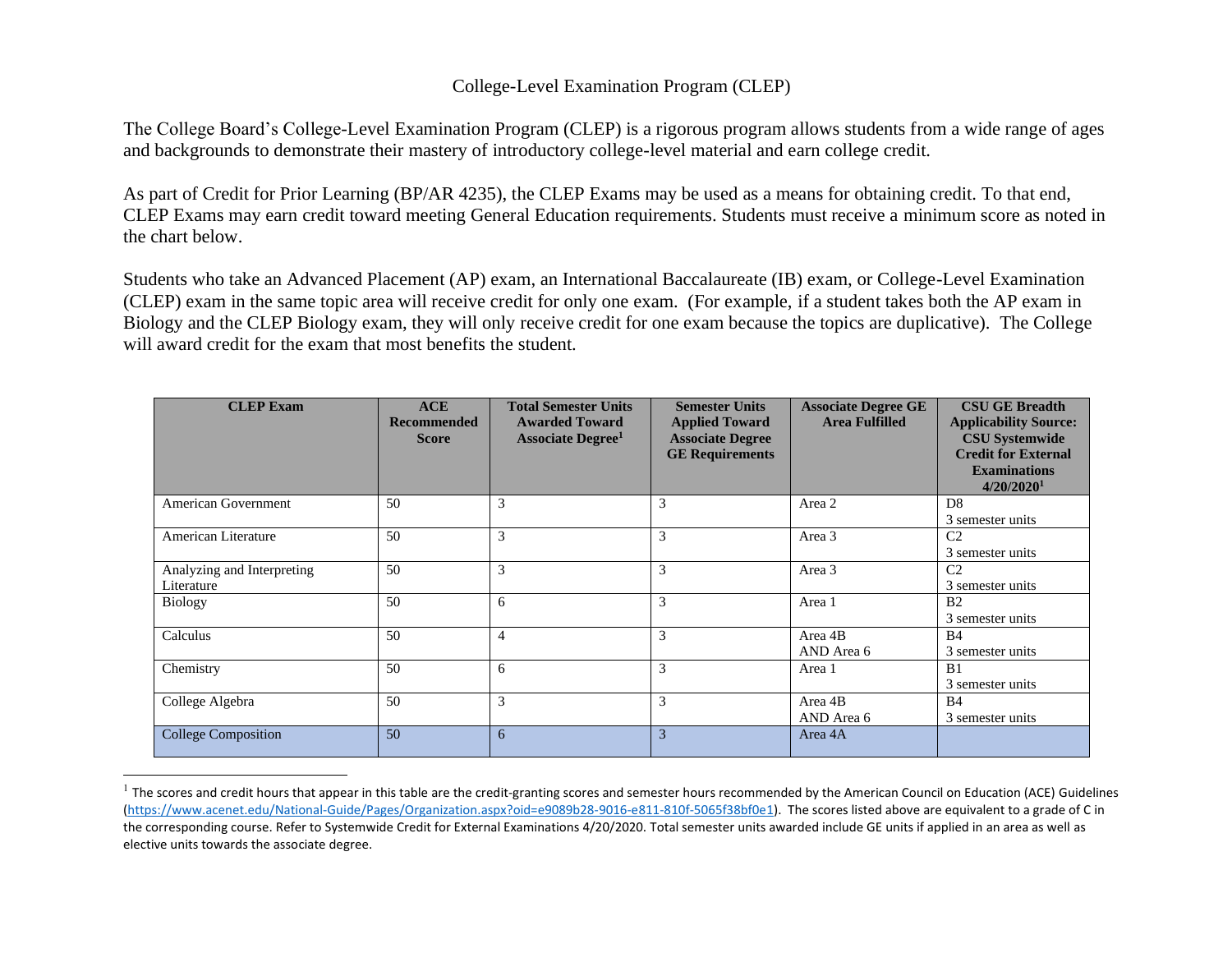| <b>CLEP Exam</b>                                 | <b>ACE</b><br><b>Recommended</b><br><b>Score</b> | <b>Total Semester Units</b><br><b>Awarded Toward</b><br><b>Associate Degree<sup>1</sup></b> | <b>Semester Units</b><br><b>Applied Toward</b><br><b>Associate Degree</b><br><b>GE Requirements</b> | <b>Associate Degree GE</b><br><b>Area Fulfilled</b> | <b>CSU GE Breadth</b><br><b>Applicability Source:</b><br><b>CSU Systemwide</b><br><b>Credit for External</b><br><b>Examinations</b><br>4/20/20201 |
|--------------------------------------------------|--------------------------------------------------|---------------------------------------------------------------------------------------------|-----------------------------------------------------------------------------------------------------|-----------------------------------------------------|---------------------------------------------------------------------------------------------------------------------------------------------------|
| <b>College Composition Modular</b>               | 50                                               | $\overline{3}$                                                                              | 3                                                                                                   | Area 4A                                             |                                                                                                                                                   |
| <b>College Mathematics</b>                       | 50                                               | 6                                                                                           | $\overline{\mathbf{3}}$                                                                             | Area 4B<br>AND Area 6                               |                                                                                                                                                   |
| <b>English Composition</b>                       | 50                                               | 6                                                                                           | $\mathfrak{Z}$                                                                                      |                                                     |                                                                                                                                                   |
| <b>English Literature</b>                        | $\overline{50}$                                  | $\overline{3}$                                                                              | $\overline{3}$                                                                                      | Area 3                                              | C <sub>2</sub><br>3 semester units                                                                                                                |
| <b>Financial Accounting</b>                      | 50                                               | 3                                                                                           | $\overline{NA}$                                                                                     |                                                     |                                                                                                                                                   |
| French Language                                  | $50-58$<br>59 or above                           | 6<br>9                                                                                      | 3<br>3                                                                                              | Area 3<br>Area 3                                    | N/A<br>C2<br>3 semester units                                                                                                                     |
| Freshmen College Composition                     | 50                                               | $\sqrt{6}$                                                                                  | 3                                                                                                   | Area 4A                                             |                                                                                                                                                   |
| German Language                                  | $50-59$<br>60 or above                           | 6<br>$\overline{9}$                                                                         | $\overline{3}$<br>3                                                                                 | Area 3<br>Area 3                                    | N/A<br>C <sub>2</sub><br>3 semester units                                                                                                         |
| History of the United States I                   | 50                                               | $\overline{\mathbf{3}}$                                                                     | $\overline{3}$                                                                                      | Area 2                                              | D6 & US1<br>3 semester units                                                                                                                      |
| History of the United States II                  | $\overline{50}$                                  | 3                                                                                           | 3                                                                                                   | Area 2                                              | D6 & US1<br>3 semester units                                                                                                                      |
| Human Growth and Development                     | $\overline{50}$                                  | 3                                                                                           | 3                                                                                                   | Area 2                                              | E<br>3 semester units                                                                                                                             |
| Humanities                                       | 50                                               | $\overline{\mathbf{3}}$                                                                     | $\overline{3}$                                                                                      | Area 3                                              | $\overline{C2}$<br>3 semester units                                                                                                               |
| <b>Information Systems</b>                       | 50                                               | $\sqrt{3}$                                                                                  | 3                                                                                                   | Area 4B                                             |                                                                                                                                                   |
| <b>Introduction to Educational</b><br>Psychology | $\overline{50}$                                  |                                                                                             | $\overline{3}$                                                                                      | Area 2                                              |                                                                                                                                                   |
| <b>Introductory Business Law</b>                 | 50                                               | $\ensuremath{\mathfrak{Z}}$                                                                 | <b>NA</b>                                                                                           |                                                     |                                                                                                                                                   |
| <b>Introductory Psychology</b>                   | 50                                               | $\overline{3}$                                                                              | 3                                                                                                   | Area 2                                              | D <sup>9</sup><br>3 semester units                                                                                                                |
| <b>Introductory Sociology</b>                    | 50                                               | 3                                                                                           | 3                                                                                                   | Area 2                                              | D <sub>0</sub><br>3 semester units                                                                                                                |
| <b>Natural Sciences</b>                          | $\overline{50}$                                  | $\sqrt{6}$                                                                                  | 3                                                                                                   | Area 1                                              | B1 or B2<br>3 semester units                                                                                                                      |
| Precalculus                                      | 50                                               | 3                                                                                           | 3                                                                                                   | Area 4B<br>AND Area 6                               | B <sub>4</sub><br>3 semester units                                                                                                                |
| Principles of Accounting                         | $\overline{50}$                                  | 6                                                                                           |                                                                                                     |                                                     |                                                                                                                                                   |
| Principles of Macroeconomics                     | 50                                               | $\overline{3}$                                                                              | 3                                                                                                   | Area 2                                              | D2<br>3 semester units                                                                                                                            |
| Principles of Management                         | 50                                               | 3                                                                                           | $\rm NA$                                                                                            |                                                     |                                                                                                                                                   |
| Principles of Marketing                          | 50                                               | $\overline{3}$                                                                              | $\overline{NA}$                                                                                     |                                                     |                                                                                                                                                   |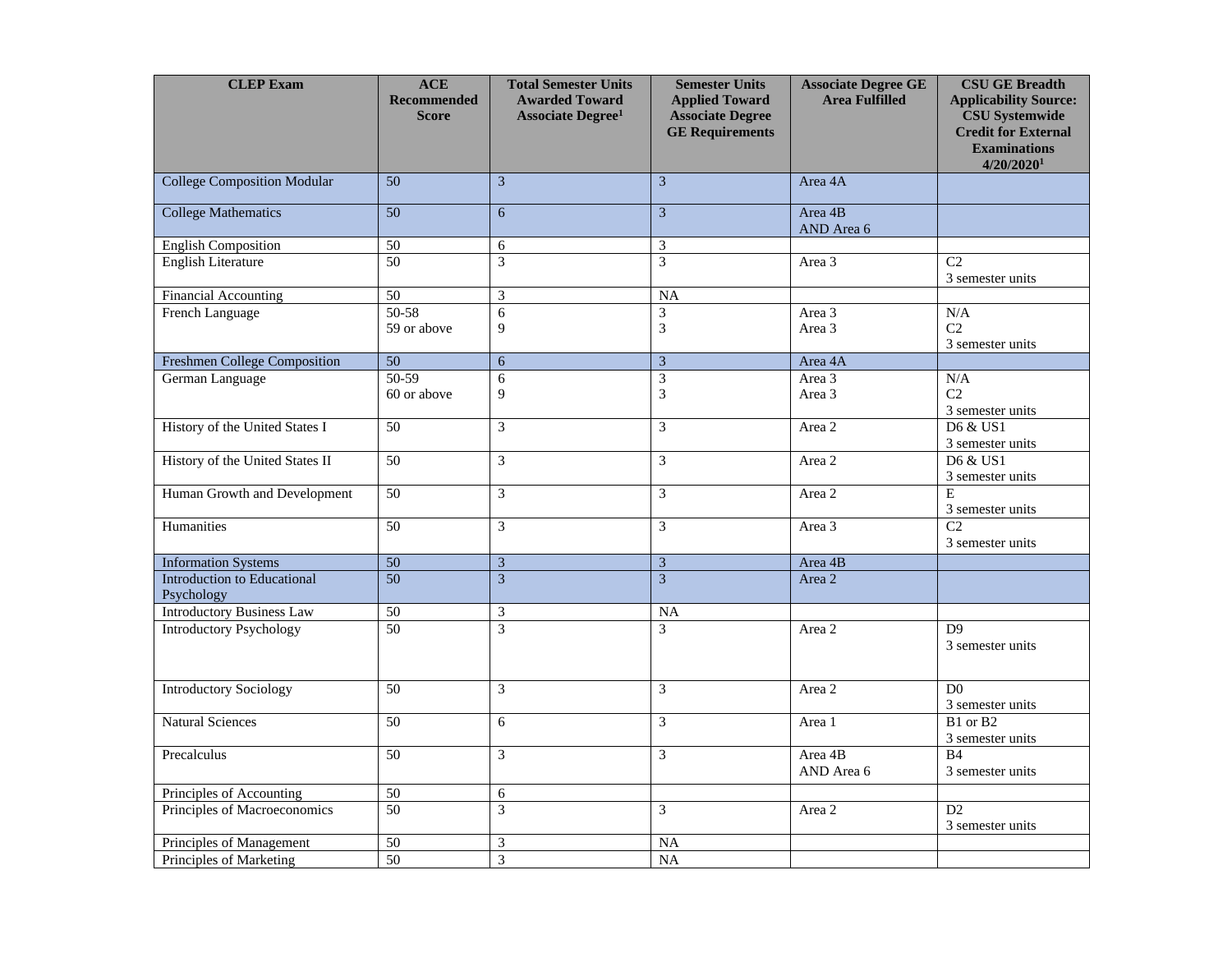| <b>CLEP</b> Exam                                     | ACE<br><b>Recommended</b><br><b>Score</b> | <b>Total Semester Units</b><br><b>Awarded Toward</b><br><b>Associate Degree</b> <sup>1</sup> | <b>Semester Units</b><br><b>Applied Toward</b><br><b>Associate Degree</b><br><b>GE Requirements</b> | <b>Associate Degree GE</b><br><b>Area Fulfilled</b> | <b>CSU GE Breadth</b><br><b>Applicability Source:</b><br><b>CSU Systemwide</b><br><b>Credit for External</b><br><b>Examinations</b><br>4/20/2020 <sup>1</sup> |
|------------------------------------------------------|-------------------------------------------|----------------------------------------------------------------------------------------------|-----------------------------------------------------------------------------------------------------|-----------------------------------------------------|---------------------------------------------------------------------------------------------------------------------------------------------------------------|
| Principles of Microeconomics                         | 50                                        | 3                                                                                            | 3                                                                                                   | Area 2                                              | D2<br>3 semester units                                                                                                                                        |
| Social Sciences and History                          | 50                                        | 6                                                                                            | 3                                                                                                   | Area 2                                              |                                                                                                                                                               |
| Spanish Language                                     | $50-62$<br>63 or above                    | 6<br>9                                                                                       | 3<br>J.                                                                                             | Area 3<br>Area 3                                    | N/A<br>C <sub>2</sub><br>3 semester units                                                                                                                     |
| Spanish with Writing                                 | $50-64$<br>65 or above                    | 6<br>12                                                                                      | 3<br>J.                                                                                             | Area 3<br>Area 3                                    | N/A<br>C <sub>2</sub><br>3 semester units                                                                                                                     |
| Trigonometry                                         | 50                                        | 3                                                                                            | 3                                                                                                   | Area 4B<br>AND Area 6                               | B <sub>4</sub><br>3 semester units                                                                                                                            |
| Western Civilization I: Ancient Near<br>East to 1648 | 50                                        | 3                                                                                            | 3                                                                                                   | Area 2<br>OR Area 3                                 | $C2$ or D <sub>6</sub><br>3 semester units                                                                                                                    |
| Western Civilization II: 1648 to<br>Present          | 50                                        | 3                                                                                            | 3                                                                                                   | Area 2                                              | D <sub>6</sub><br>3 semester units                                                                                                                            |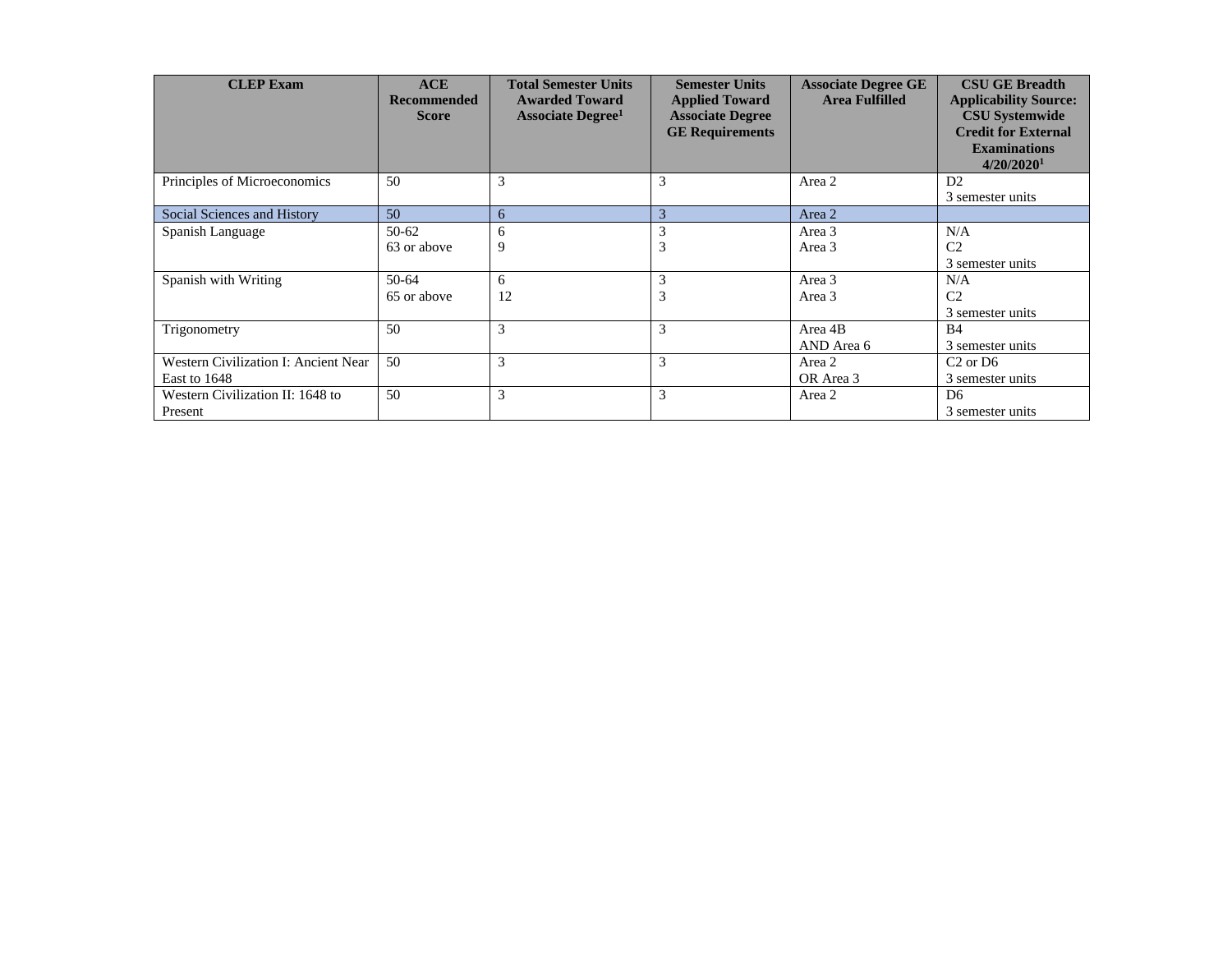### International Baccalaureate® (IB)

The International Baccalaureate® (IB) is a challenging two-year curriculum, primarily aimed at students aged 16 to 19. The IB Diploma Program is a comprehensive and challenging pre-university course of study, leading to examinations that demand the best from motivated students and teachers. It is widely recognized for its high academic standards.

- The two-year curriculum is rigorous and intellectually coherent, encouraging critical thinking through the study of a wide range of subjects in the traditional academic disciplines while encouraging an international perspective.
- Beyond completing college-level courses and examinations, Diploma Program students are also required to engage in community service, individual research, and an inquiry into the nature of knowledge.
- The two-year course of study leads to final examinations in six subject areas.

The IB governance is composed of:

- An IB Board of Governors
- Six committees (access and advancement, audit, compensation, education, finance, and governance)

As part of Credit for Prior Learning (BP/AR 4235), the IB Exams may be used as a means for obtaining credit. To that end, IB Exams may earn credit toward meeting General Education requirements. Students must receive a minimum score of 5 on IB exams as noted in the chart below. Credit will only be given for Higher Level (HL) exams. No credit is given for Standard Level (SL) exams.

Students who take an Advanced Placement (AP) exam, an International Baccalaureate (IB) exam, or College-Level Examination (CLEP) exam in the same topic area will receive credit for only one exam. (For example, if a student takes both the AP exam in Biology and the IB Biology HL exam, they will only receive credit for one exam because the topics are duplicative). The College will award credit for the exam that most benefits the student.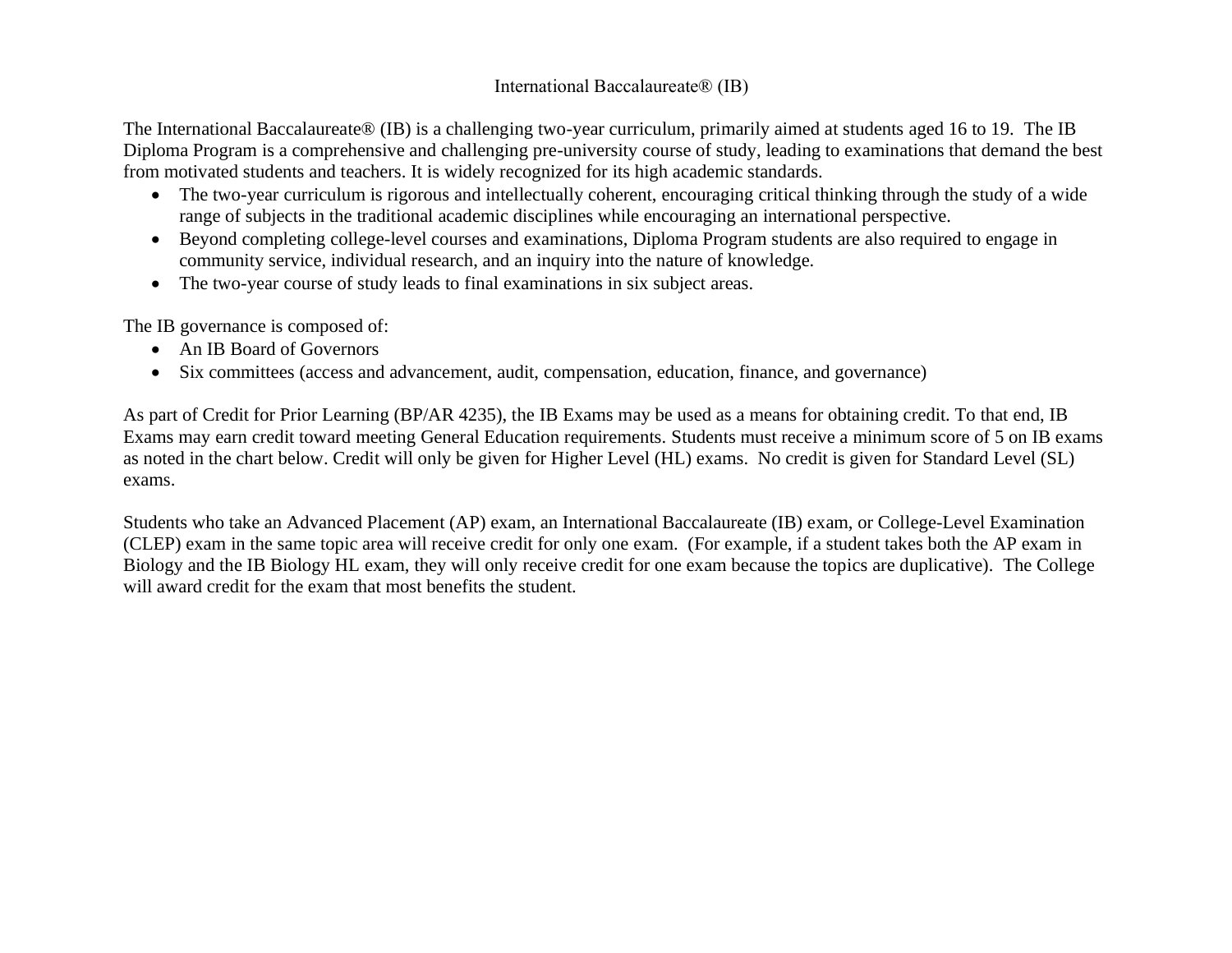| <b>IB Subject Area</b>                                                               | <b>Minimum</b><br><b>Passing Score</b><br>AA/AS<br><b>CSU GE</b><br><b>IGETC</b> | <b>Total Semester</b><br><b>Units Awarded</b><br><b>Toward</b><br><b>Associate</b><br>Degree <sup>1</sup> | <b>Semester Units</b><br><b>Applied Toward</b><br><b>Associate Degree</b><br><b>GE Requirements</b> | <b>Associate Degree GE Area</b><br><b>Fulfilled</b>                          | <b>IGETC Applicability</b><br><b>Source: IGETC</b><br><b>Standards Version</b><br>2.1<br><b>June 2020</b> | <b>CSU GE Breadth</b><br><b>Applicability Source:</b><br><b>CSU Systemwide Credit</b><br>for External<br><b>Examinations</b><br>4/20/2020 |
|--------------------------------------------------------------------------------------|----------------------------------------------------------------------------------|-----------------------------------------------------------------------------------------------------------|-----------------------------------------------------------------------------------------------------|------------------------------------------------------------------------------|-----------------------------------------------------------------------------------------------------------|-------------------------------------------------------------------------------------------------------------------------------------------|
| <b>IB Biology HL</b>                                                                 | 5                                                                                | 6                                                                                                         | 3                                                                                                   | Area 1: Natural Science                                                      | 5B<br>3 semester units                                                                                    | <b>B2</b><br>3 semester units                                                                                                             |
| <b>IB Chemistry HL</b>                                                               | 5                                                                                | 6                                                                                                         | 3                                                                                                   | Area 1: Natural Science                                                      | 5A<br>3 semester units                                                                                    | <b>B1</b><br>3 semester units                                                                                                             |
| <b>IB Economics HL</b>                                                               | 5                                                                                | 6                                                                                                         | 3                                                                                                   | Area 2: Social and Behavioral<br><b>Sciences</b>                             | 4<br>3 semester units                                                                                     | D <sub>2</sub><br>3 semester units                                                                                                        |
| IB Geography HL                                                                      | 5                                                                                | 6                                                                                                         | 3                                                                                                   | Area 2: Social and Behavioral<br><b>Sciences</b>                             | 4<br>3 semester units                                                                                     | D <sub>5</sub><br>3 semester units                                                                                                        |
| <b>IB History</b><br>(any region) HL                                                 | 5                                                                                | 6                                                                                                         | 3                                                                                                   | Area 2: Social and Behavioral<br>Sciences<br>OR Area 3: Humanities           | 3B or 4*<br>3 semester units                                                                              | C <sub>2</sub> or D <sub>6</sub><br>3 semester units                                                                                      |
| IB Language A:<br>Literature HL<br>(any language,<br>except English                  | 5                                                                                | 6                                                                                                         | 3                                                                                                   | Area 3: Humanities                                                           | 3B and 6A<br>3 semester units                                                                             |                                                                                                                                           |
| IB Language A:<br>Language and<br>Literature HL<br>(any language,<br>except English) | 5                                                                                | 6                                                                                                         | 3                                                                                                   | Area 3: Humanities                                                           | 3B and 6A<br>3 semester units                                                                             |                                                                                                                                           |
| IB Language A:<br>Literature (any<br>language) HL                                    | 5                                                                                | 6                                                                                                         | 3                                                                                                   | Area 3: Humanities                                                           | 3B<br>3 semester units                                                                                    | C <sub>2</sub><br>3 semester units                                                                                                        |
| IB Language A:<br>Language and<br>Literature (any<br>language) HL                    | 5                                                                                | 6                                                                                                         | 3                                                                                                   | Area 3: Humanities                                                           | 3B<br>3 semester units                                                                                    | C <sub>2</sub><br>3 semester units                                                                                                        |
| IB Language B (any<br>language) HL                                                   | 5                                                                                | 6                                                                                                         | 3                                                                                                   | Area 3: Humanities                                                           | 3B<br>3 semester units                                                                                    |                                                                                                                                           |
| <b>IB Mathematics HL</b>                                                             | 5                                                                                | 6                                                                                                         | 3                                                                                                   | Area 4B: Language &<br>Rationality:<br>AND Area 6. Mathematics<br>Competency | 2A<br>3 semester units                                                                                    | <b>B4</b><br>3 semester units                                                                                                             |

 $^1$  Total semester units awarded include GE units if applied in an area as well as elective units towards the associate degree.